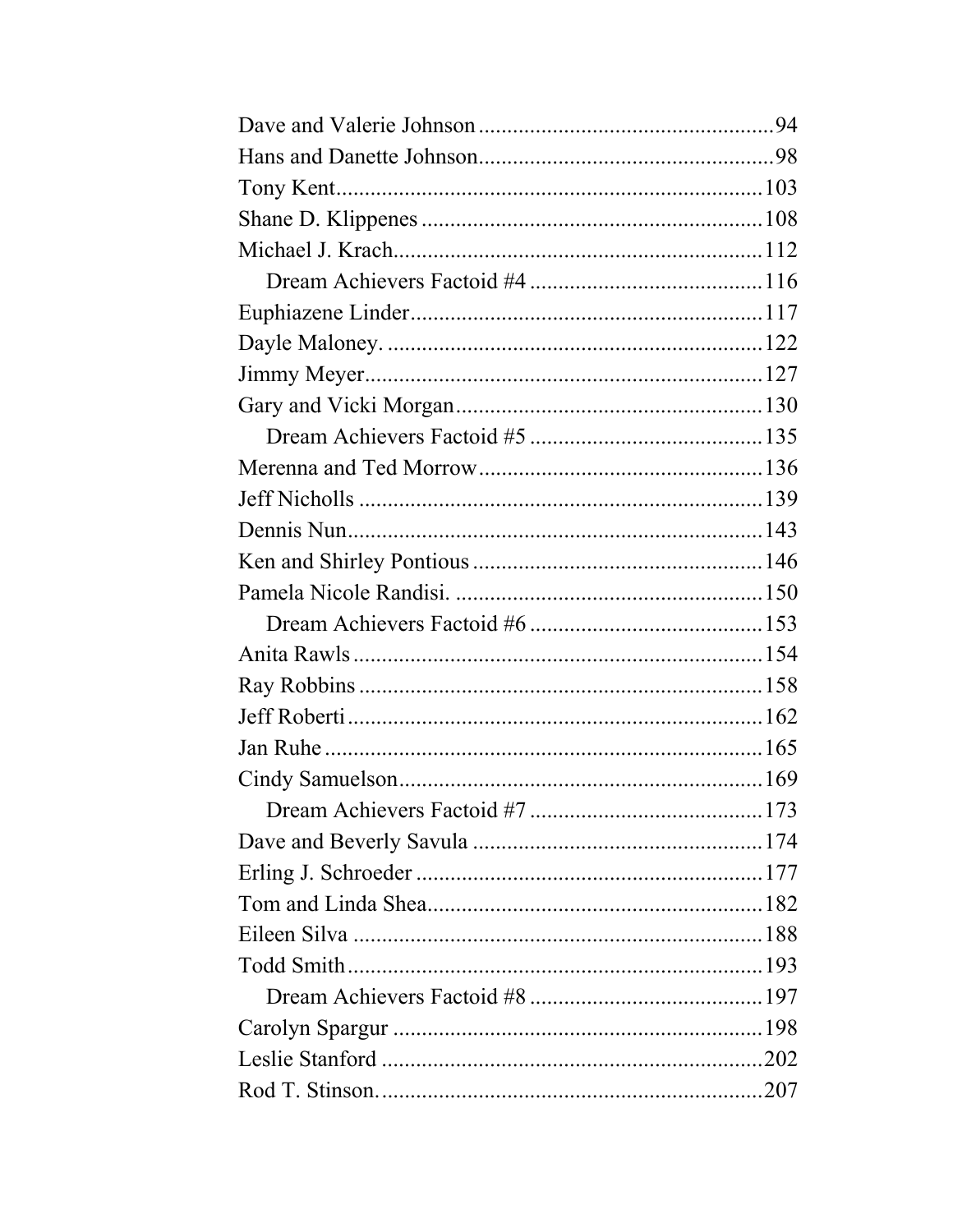| .221 |
|------|
|      |
|      |
|      |
|      |
|      |
|      |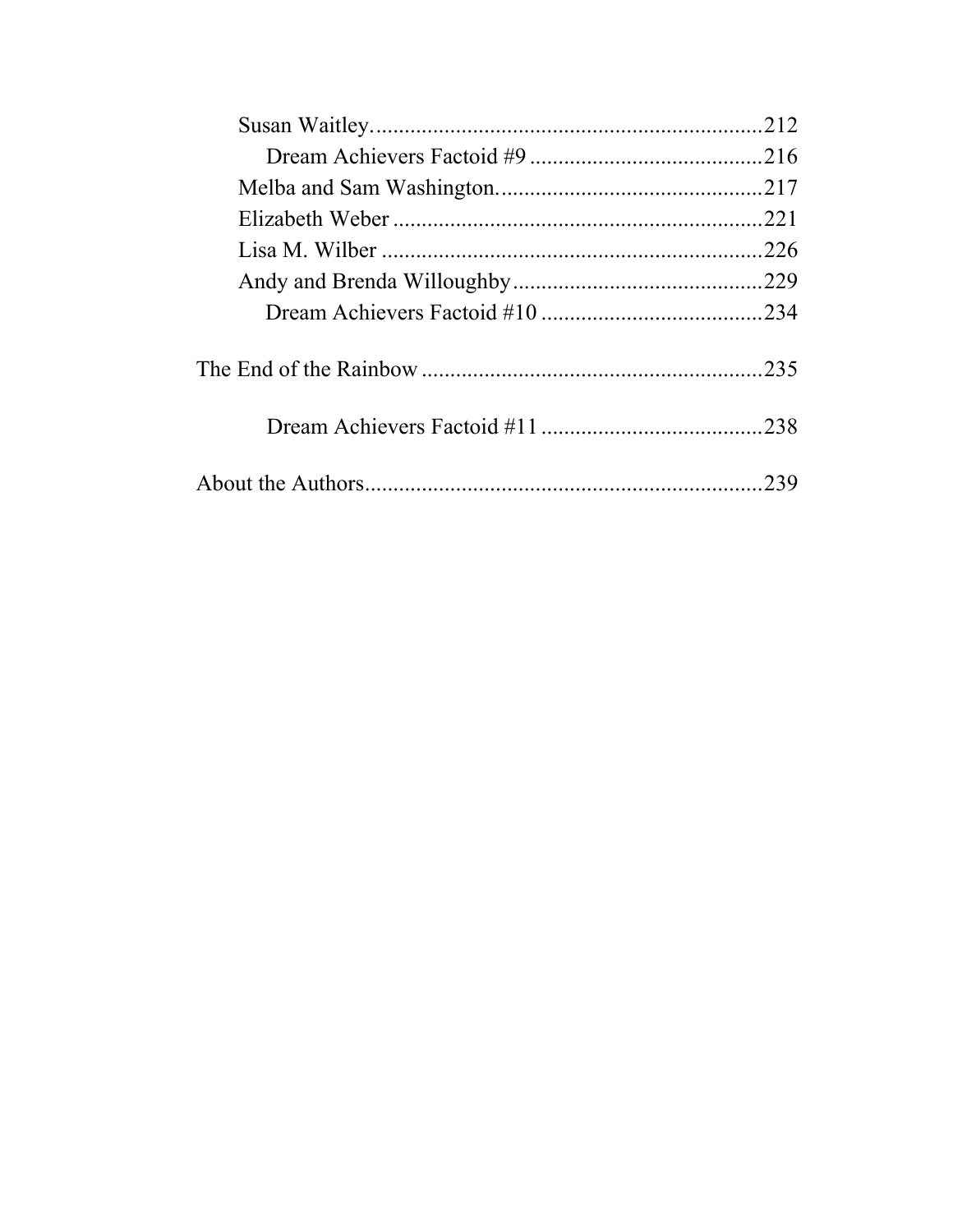### **Introduction**

You are about to meet 50 Dream Achievers.

 Who are these people? They come from all walks of life, range in age from 25 to 73, vary in education from high school dropout to Ph.D., and have come from poor to wealthy backgrounds. When you think about it, they're just like you and everyone you know.

 The one thing they had in common was a burning desire to radically change their lives. And all of them did. They didn't get lucky or inherit their fortunes, and they don't have a special gene that makes them superhuman. They did, however, make the decision to get involved in the network marketing industry.

 Why are you meeting them? Network marketing is well-known for igniting dead dreams. Ask anyone who first gets involved in network marketing and they will tell you they have finally found the opportunity that will make their ordinary lives *extraordinary*.

 Unfortunately, people can get frustrated rather easily. Eventually their frustration leads to discouragement and they quit—only to give up dreaming. They then blame their failure on the industry. To them it's just another rise and fall, and they leave with a bitterness that darkens their spirit. They begin to accept that maybe their ordinary lives aren't so bad after all. Success just can't happen to them. Great things always happen to other people. Successful people have it easier than them anyway. Sound familiar?

 Many people get excited about network marketing at first but end up discouraged because it's not what they expected. They begin comparing their new venture to their 9 to 5 jobs and are faced with some unsettling realizations.

 They realize that in order to be successful in network marketing, they need a *passion* for it. They need to wake up each day with a purpose and a mission. They need to be willing to take risks, work overtime, and deal with difficult people. They may need to spend every Tuesday night at a weekly opportunity meeting instead of at home watching television. They need to make phone calls every day and learn to deal with rejection and apathy. They need to change their 9 to 5, "I work for someone else" thinking to "I work for me now" thinking. On top of all that, they need to stay away from the dream stealers out there. Who can stay inspired and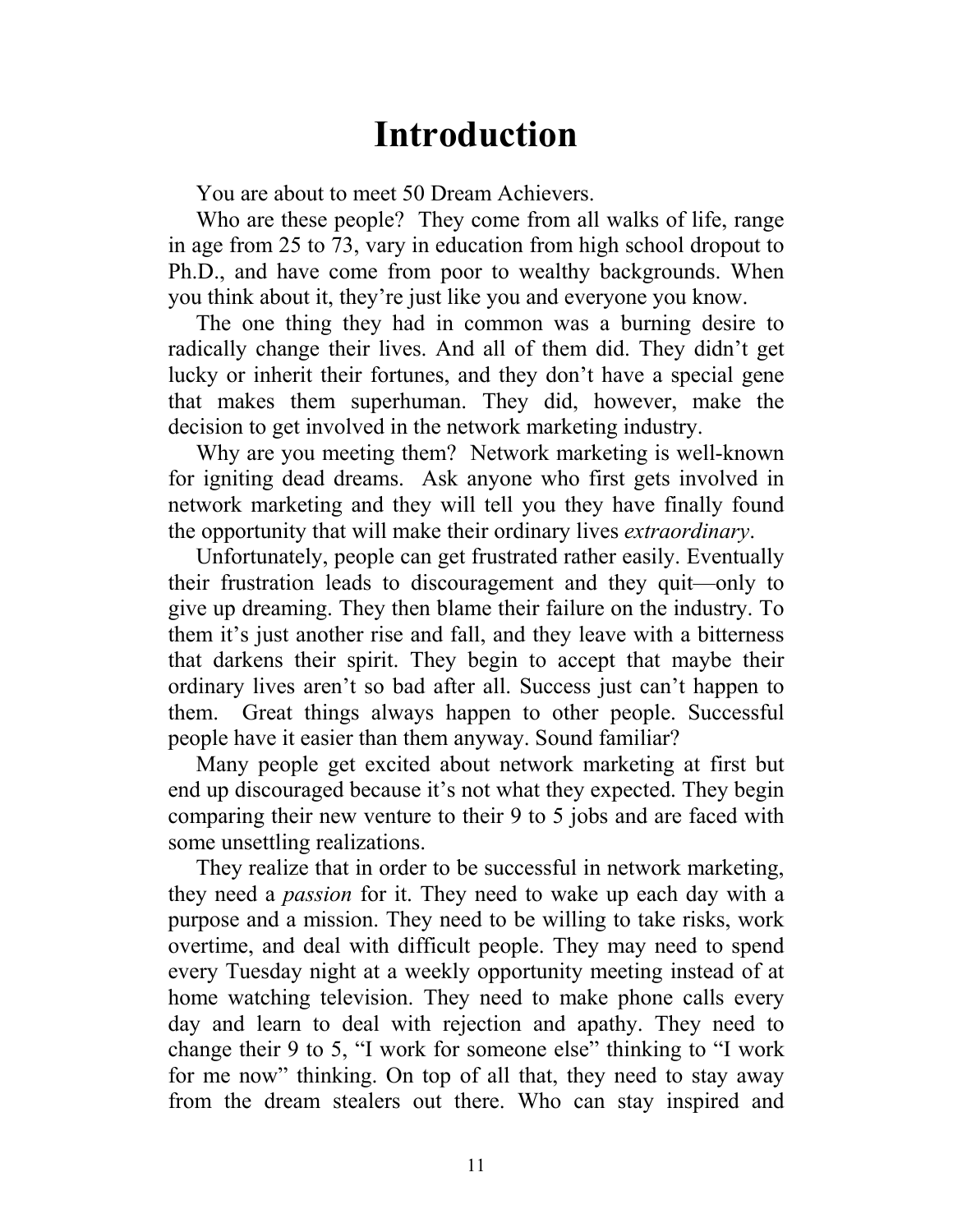motivated when all that hard work is so emotionally stressing? It's no wonder so many new network marketers fizzle out so quickly!

 The people in this book all work their network marketing businesses full-time, their annual incomes range from \$40,000 to \$5,000,000, their downlines range from 500 to 500,000, and many are recognized leaders in the industry. That's why we call them "Dream Achievers."

 So what do these people have to offer you, the new network marketer? They'll sit on your shoulder and cheer you on! They've been where you are and will keep reminding you that the decision you made was the right one, and to hang in there because when it starts cooking, it only gets better. When you have a bad day and you feel like quitting, they'll encourage you to keep going.

 If you turn to page 116, you will meet Dayle Maloney, a man who was over \$350,000 in debt. He was at the end of his rope. But after reading his story, told in his own words, you'll find that since he's been in network marketing, he has paid off his debt and is happier today than he ever was.

 On page 38, you will meet Lydia Chan, an Asian woman with no knowledge of the English language who came to the United States with her young son. Even though she had nothing but the clothes on her back and the desire to succeed, she got into a network marketing company and turned her life around.

 And on page 111, you will meet Euphiazene Linder, a woman with only an eighth-grade education who was fired from her job at JC Penney. In spite of the health challenges that plagued both her and her husband, she is now generating thousands of dollars a week in network marketing.

 An old adage says, "If they can do it, so can I." That's the attitude this book will teach you to adopt. Even when it seemed almost impossible, these people made network marketing work for them. If you're having a bad day in your new network marketing business, think of these people and how difficult it must have been for them. Maybe your problems really aren't so bad?

 In the following pages you'll meet people who had profound experiences from taking nutritional products that came from network marketing companies. They were so moved with their results, they couldn't stop telling everyone they knew about them.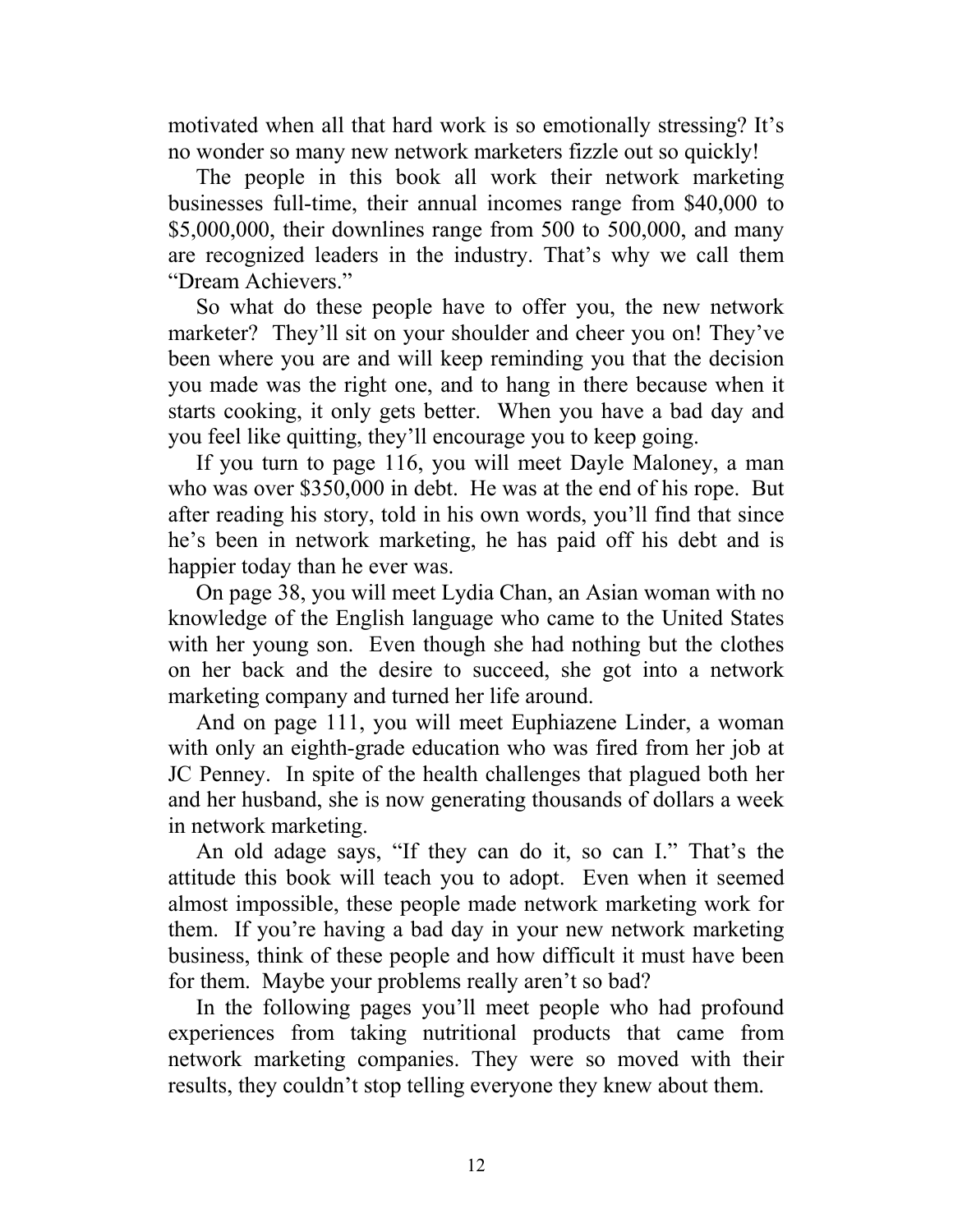You will also meet people who wanted freedom from their jobs. They dreaded having to commit 40 to 60 hours a week to a job they didn't like. Now, thanks to network marketing, they don't have to wake up to a loud buzzing alarm clock every morning or report to a demanding boss.

 Many people wanted to take care of their families and have enough money to send their kids to college. Others just wanted something to do on the side. Whatever the case, you will be reading real stories from people just like you who made network marketing work for them.

 They also share their tips and techniques that have helped build their part-time businesses into thriving money-making machines. They reveal some of their most effective methods of sharing network marketing with other people. They candidly discuss how they deal with self-doubt and rejection, how they handle obstacles, and how they run their business successfully. You will be exposed to their insights on the most common pitfalls to avoid. They will also share with you their most fulfilling moments as network marketers, as well as some very funny stories that have happened to them along the way. But most important, they will give you their advice on what you need to do, as a brand new network marketer, to make your business flourish.

 This book is the first time in network marketing history where so many successful and competing companies and distributors have joined together to support the industry as a whole. These are the true Dream Achievers!

 In your hands is the book we wish we had when we first started in our network marketing business. Read it, enjoy it, learn from it, laugh with it, identify with it, and read it again. But most of all, share it. Remember, helping others to succeed is the only way you can succeed in network marketing.

It's time to start dreaming again!

#### Anthony and Erik Masi

*<sup>\*</sup> The incomes of the distributors referenced herein illustrate potential only and in no way are projections or estimations of the income you will earn in your network marketing business.*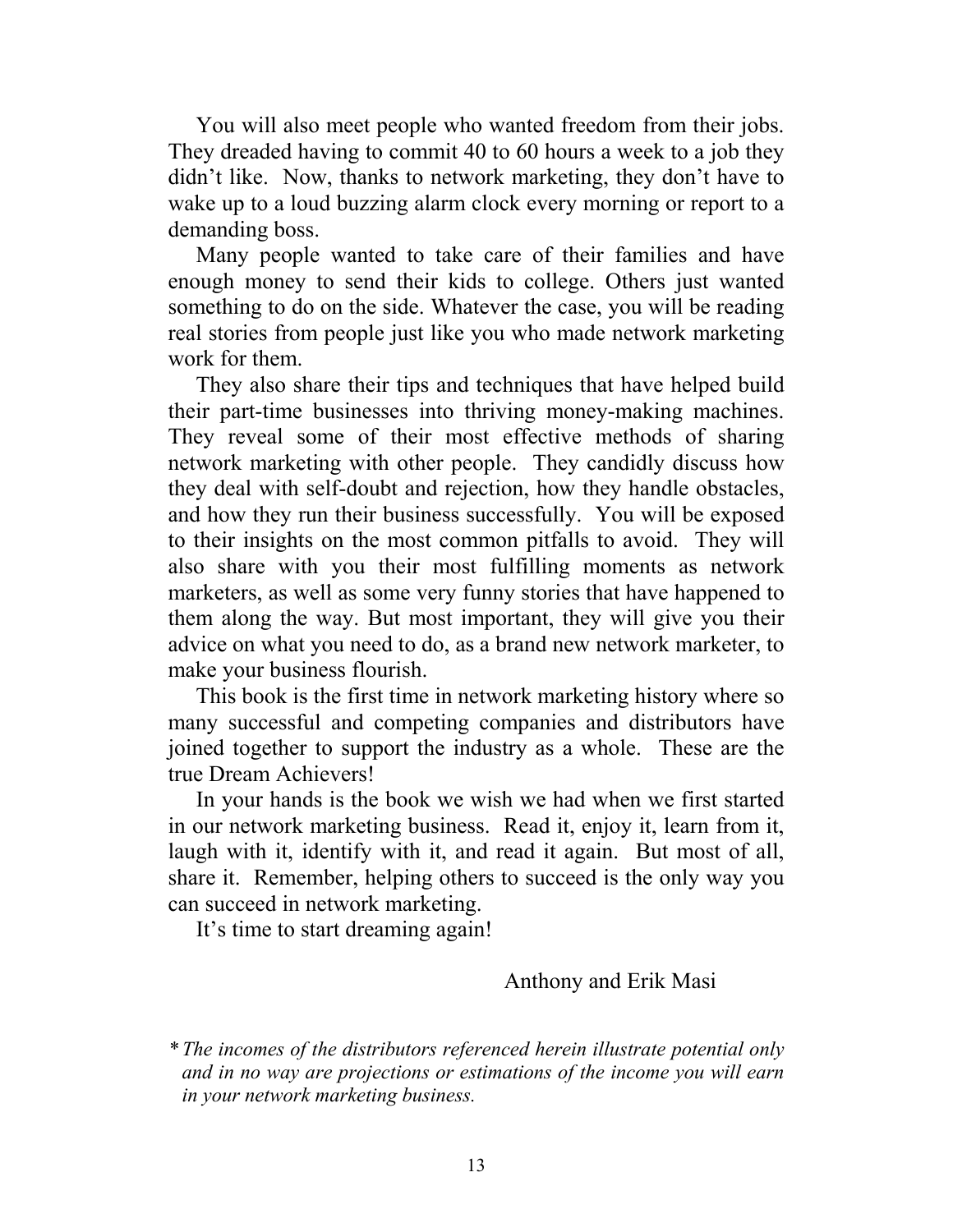## **The Interview Questions**

The following questions were used during the interviews:

- *How long have you been involved in network marketing?*
- *What is your education level?*
- *What did you do before network marketing?*
- *How did you get introduced to the industry?*
- *Is the product line an essential ingredient to a successful network marketing business?*
- *Is this company the only company you've ever joined?*
- *Were your family and friends supportive of your decision to start a network marketing business?*
- *Did you have self-doubt? If yes, what did you do about it?*
- *What were your greatest obstacles in succeeding?*
- *What is the most fulfilling part of network marketing for you?*
- *What are your top three priorities in life?*
- *How much time do you commit to your business per week?*
- *Describe a typical day/week.*
- *Describe how you motivate your downline.*
- *What value do you place on managing your downline?*
- *Do you use meetings and events to grow your business?*
- *Is everyone a potential recruit for you?*
- *What is your most effective approach when prospecting?*
- *How do you handle rejection?*
- *Do you have any special or funny moments to share?*
- *What are the keys to success in network marketing?*
- *Why do you think people quit network marketing?*
- *What advice could you give to people who are just starting out in network marketing?*
- •*Now that you've been successful in network marketing, what are your future plans?*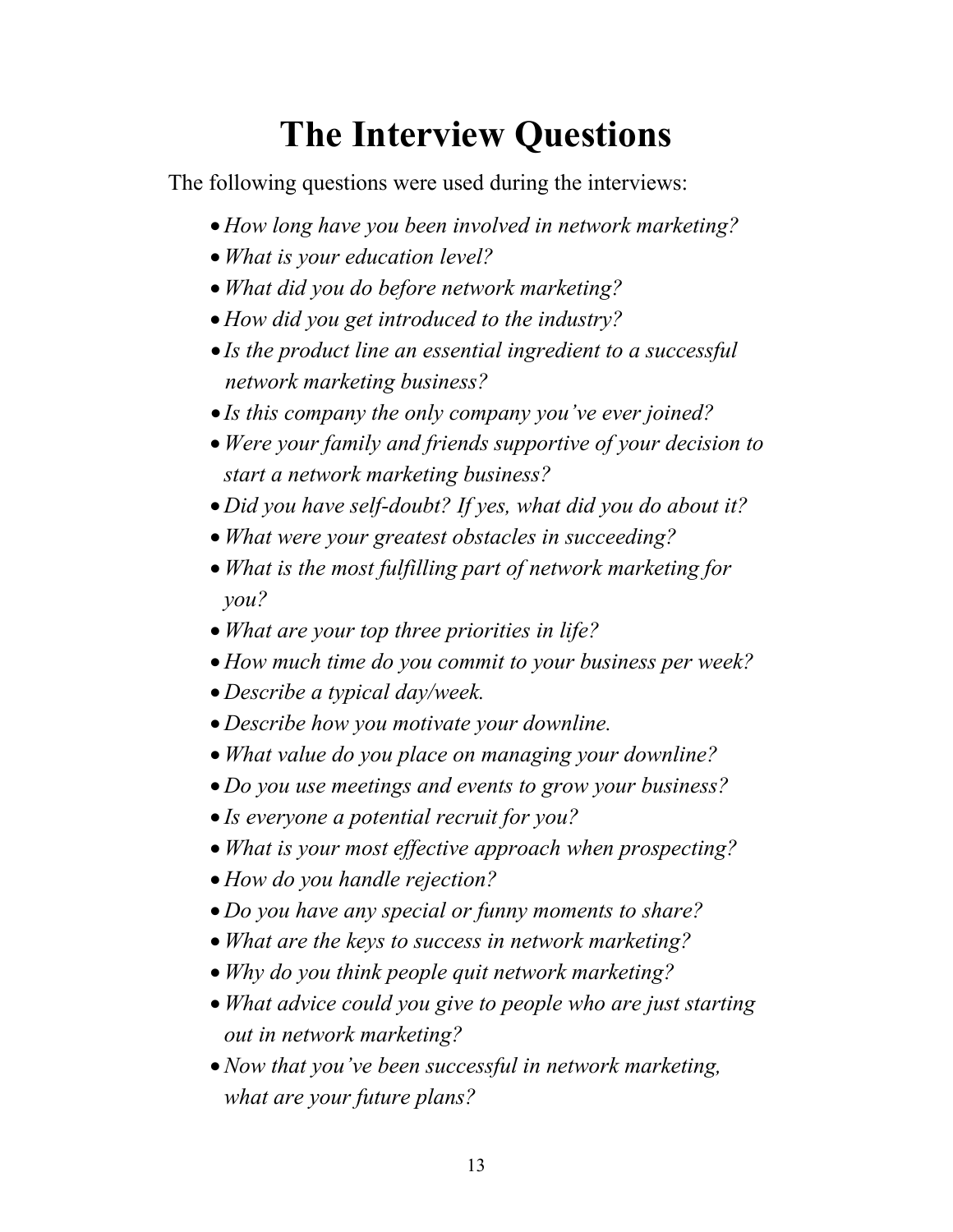### **J. K. and Becky Baker**

*"I never let results determine my attitude."*  J.K. Baker

*Interview conducted with J.K. only.*  Background: Business Owner, Retail Year started in networking industry: 1978



**n 1978, our first year in the industry, I went to the bank to borrow some money to get my network marketing business**  I a 1978, our first year in the industry, I went to the bank to borrow some money to get my network marketing business up and running with some inventory. It seems that bank loan officers are always sitting right in the middle of the bank where everyone can hear your conversation. When I asked for the loan the banker said, "Look, J.K., get yourself a real job and don't fool with those pyramid things." I said, "This one is for real. It's a fantastic business opportunity…and oh, by the way, they have a bonus car program. Becky and I will be receiving our Lincoln Town Car in about a year." With that, he just died laughing right there in the middle of the bank and said, "I'm not loaning you any money! Even if I did, what do *you* have as collateral?" I looked at him straight in the eye and said, "You will get the best collateral you've ever gotten...*me!*"

Well, eleven months later, we got that Town Car. One day while I was driving down the road, I looked over and saw my banker in a banged up Ford Pinto. I got really excited and thought to myself, "If it's the last thing I do, I've just got to let him know this is me!"

We had just gotten our bonus car, the first new car we ever had, so I was hitting every single button I could find to get the window to go down. Well, my seat moved, the antenna went up, and everything was going crazy, but I just couldn't get that window to go down. Back then, the Town Cars had a little vent window on the side and I finally was able to get that to go down. So I stuck my hand out of that little window and started waving as hard as I could.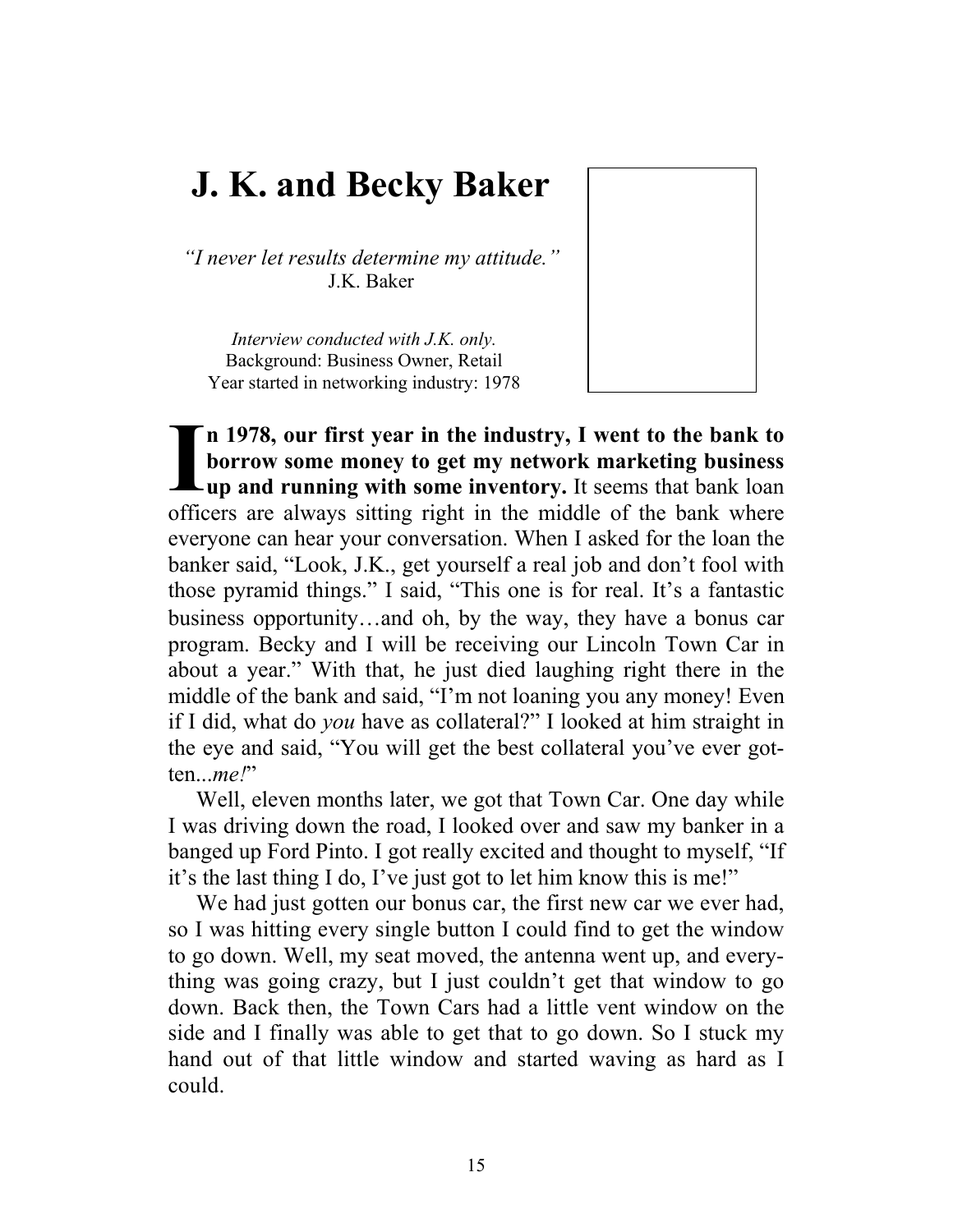Finally I got his attention. He saw it was me, and as we passed I looked in the rear view mirror. He was swerving all over the road! I could see him looking back to see if it was really *me* driving that big, brand new 1979 Lincoln Town Car. It felt wonderful!

**Before network marketing I was in the retail industry. I was co-owner of a chain of fabric stores and got totally busted. I lost everything.** That's when a friend of mine told me about network marketing. In February of 1978 I joined a successful network marketing company, that is still around today, and I worked that business for five years until I reached the top level. I then went into semi-retirement for two years, living off the ongoing income and basically got bored. Then in 1985, my business partner and I started opening drugstores. We built a very successful chain of them in Mississippi, Alabama, and Tennessee. And during that time I was 100 percent *inactive* in network marketing!

In the spring of 1995, we got a call from a guy who wanted to talk to us about a brand new network marketing company. We had no reason to look at it. We were still receiving ongoing income from the company we were already associated with, and our drugstores were doing very well. I didn't want to hear anything about it. He kept sending me information, but I simply threw it into the trash. The network marketing company we were with had a policy that prevented us from working other network marketing opportunities because of the level we had reached. We didn't have a problem with that policy because it was in place when we joined. And since we weren't about to walk away from our ongoing income, we didn't waste our time reading what this guy was sending us.

Then, in October of 1995, a friend of ours who we hadn't spoken to in about seven or eight years, drove 12 hours to tell us about *his* opportunity. I wasn't intrigued because I thought I'd seen it all before but, when he left, Becky turned to me and said, "This company is going to be big." She saw some things that interested her, such as a potential opportunity for our two sons to build a network marketing business—so they could create the lifestyle for themselves that we were already enjoying. We spent several months researching the potential success we could have if we became distributors for this new company. We loved network marketing and thought we owed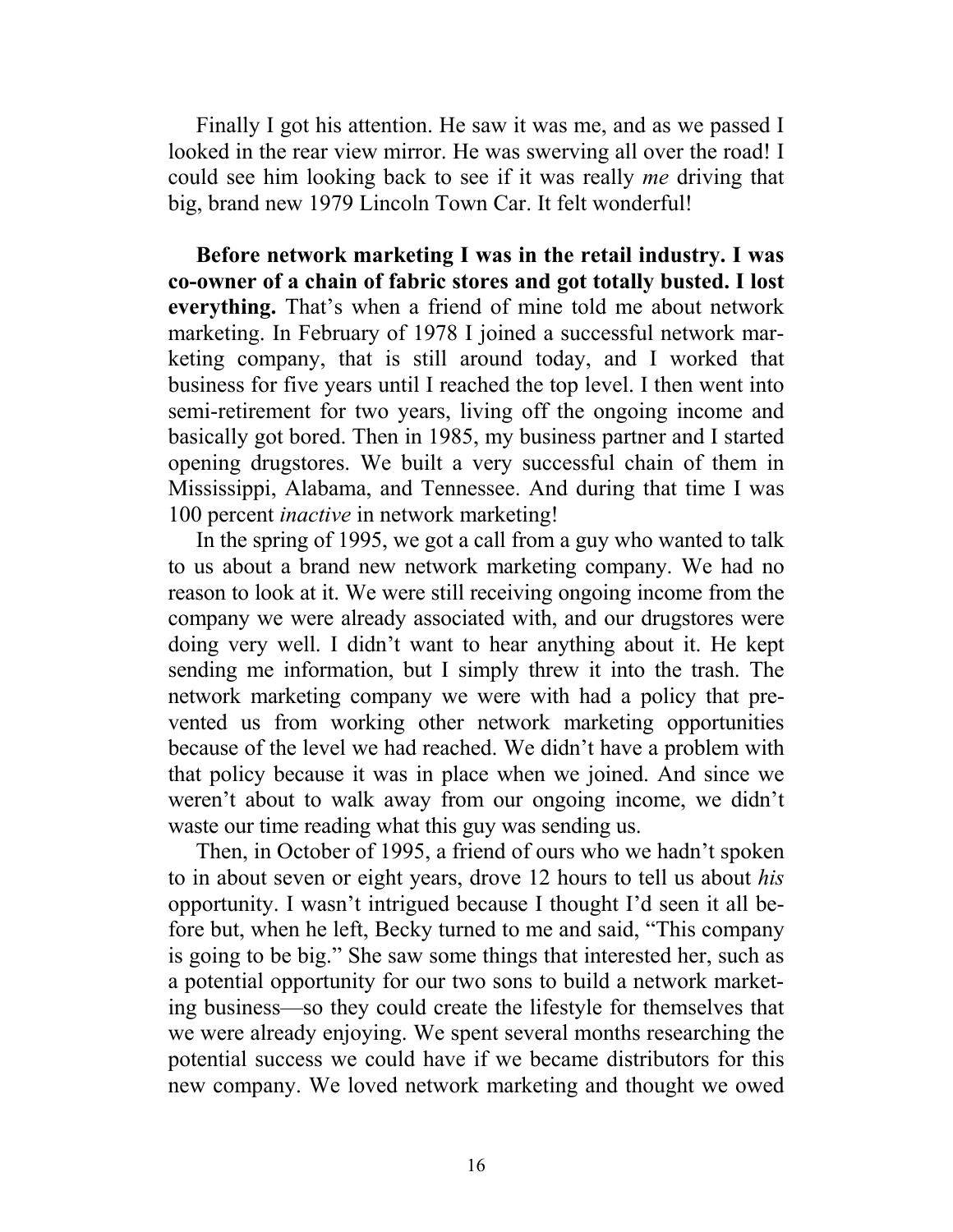it to ourselves and our children to explore what this company had to offer.

During that time I got a notification from my bank that really shocked me. About seven years prior I had co-signed a note at the bank with my brother-in-law to help him get started in a business. He worked diligently, but as the old saying goes, "Timing is everything." Despite his efforts, the business ended up closing and he lost everything. And, since I was the co-signer, I had to pay the balance due the bank, as well as other outstanding debts—which totaled \$460,000!

After our investigation of the new company, we saw the possibility of paying off that debt within 18 to 24 months by working the new business part-time. It was strictly a business decision, not an emotional one. After all, we had a lot to lose if the new business didn't work out—namely our ongoing income, from the original company we were involved with, which was \$80,000 to \$90,000 annually. And I'm happy to say that we became successful with the new company and soon paid off all that debt!

**I never doubted myself—not even one moment, since I got into network marketing in 1978!** Being in the retail business, I had a perspective most people don't have when they get involved in this industry. I always understood that if you owned just one store you worked yourself to death. But if you owned a whole chain, and earned a little bit off of each one, you enjoyed life. So that thought was always in the back of my mind. And that's what I saw in network marketing. It afforded me the opportunity to build that type of business without all the headaches of traditional businesses, such as employees, debt, rent, liability, government and other hassles.

**My greatest obstacles were getting other people to understand the potential available to them through network marketing, and getting them to believe that the big picture can really happen for them.** Since network marketing is a relatively new way of doing business, most people don't understand it. Therefore, we still need to overcome some preconceived ideas about our industry. But that's nothing new in the business world. Franchising had to go through the same thing.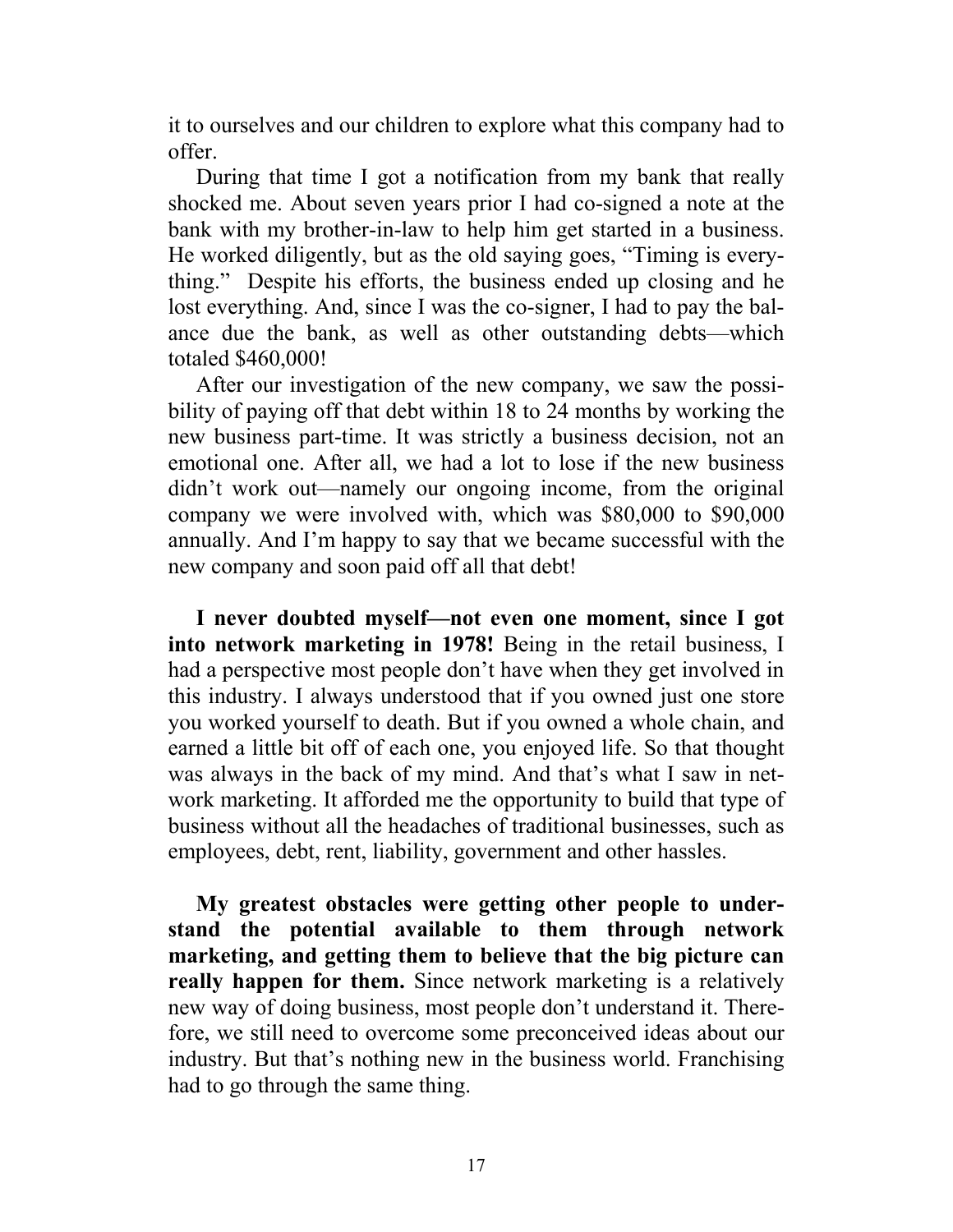**The most fulfilling part of network marketing for me is working for myself. The lifestyle of time and financial freedom is a virtual dream come true.** In fact, now that Becky and I have been successful in network marketing, our future plans involve moving to Como, Italy! I've always wanted to write a book, so we're going there to take some time off. That's the neat thing about network marketing. You know all those wild and crazy things you think about and end up going to the grave wishing you'd done? Well, we're gonna do them! In fact, I'm learning Italian right now.

I think it's fabulous seeing average people getting into this industry and really making it work. Being able to share what you have with others, and seeing people's lives change—because you have helped them see the potential good that could come out of their own work—is also very rewarding.

**During the first year, we averaged about 20 to 25 hours a month working our business.** About half way through the second year, we saw a great potential for our future with this new company. As a result, I decided to work out a deal with my drugstore business partner that would allow me to network full-time. It's hard to put exact numbers to the amount of time we spend each week because it became our life, by choice, I might add. We might work real hard one week and take the next one off. But if you took an average it might be around 20 hours a week, not counting travel time.

During the week I spend most of my time doing weekly meetings, one-on-one presentations, and making phone calls. I also spend a lot of time doing personal recruiting and meeting with my downline regularly.

**I motivate and lead my downline by example.** For instance, they see me doing meetings and recruiting. They're more likely to do what they see *me doing* rather than what I simply say they need to do.

I also make it a point to never prejudge when it comes to recruiting people. The person I'm talking to might be the worst prospect in the world, but his or her brother could be the greatest in the world!

I am a "warm market" network marketer. I work primarily off of a list I have made of all the people I know, and my approach is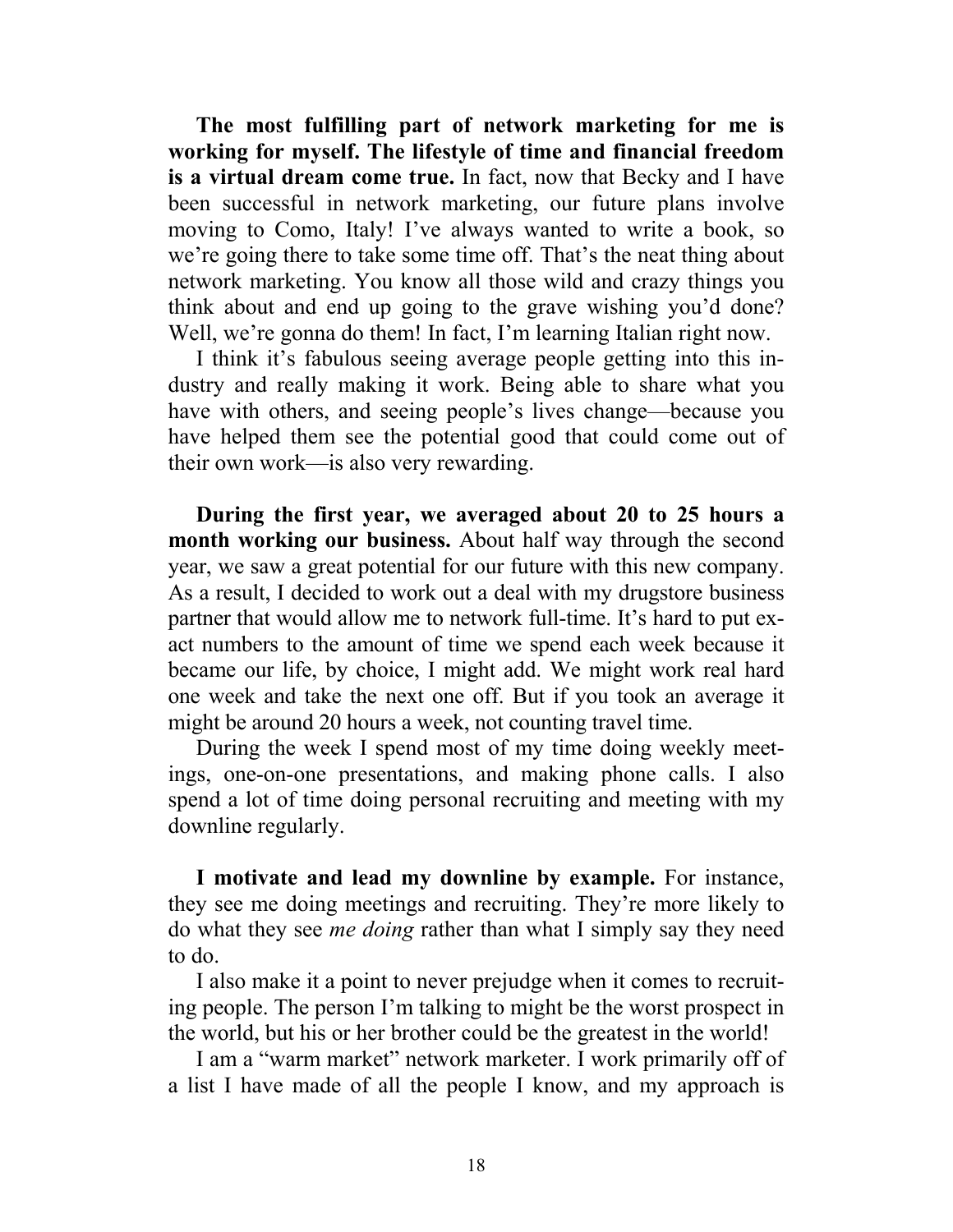simple. If it's a close friend of mine, I'll make a call and say, "Hey Jim, you won't believe what I've got a hold of! What are you doing in the next 20 to 30 minutes?" If they hesitate for a moment I say, "I'm on my way!"

For acquaintances I don't know well, I say, "Becky and I have set up a dealership in this area. Would you mind if I just ran this thing by you and left you with some information so that you'll know what I'm doing? I'll be by to get all the stuff back from you in about a week. If you know of anybody who would be interested in becoming a dealer, would you please let me know?" They usually say yes. But if they say no, I respect that and move on.

I don't try to sell people anything. I tell them my story and why I am excited. I'm in and out in 20 to 30 minutes. Then, when I go back to pick all my stuff up, I gather everything together and say, "Now, if you know of anybody who wants to be a dealer, please let me know." My philosophy is if they're interested they'll say something, if not they won't. This way everybody stays friends!

I don't let rejection bother me. There have been many times that my wife has looked at me and thought I was crazy, because when people said no I would say, "Hot dog!" I realize that every no brings me closer to a yes. My point of view is to be activityoriented, not results-oriented. My excitement and thrills come from the privilege of being able to share the business and the product. I don't care if people say no because if I continue with the activity of sharing, it will work no matter what. I never let results determine my attitude.

**I believe there are four keys to success in network marketing.** The first key is to have a full perspective, a complete understanding of what network marketing is and what it can potentially do for you. The second key is to have one goal in mind—a goal that keeps you motivated to do what's necessary to make your business successful. The third key is attitude. It affects your daily activity. When you are activity-oriented rather than results-oriented, a positive attitude will keep you focused and working.

The fourth key is persistence. Lack of persistence will lead to failure in this business, as it will in any endeavor. You never know